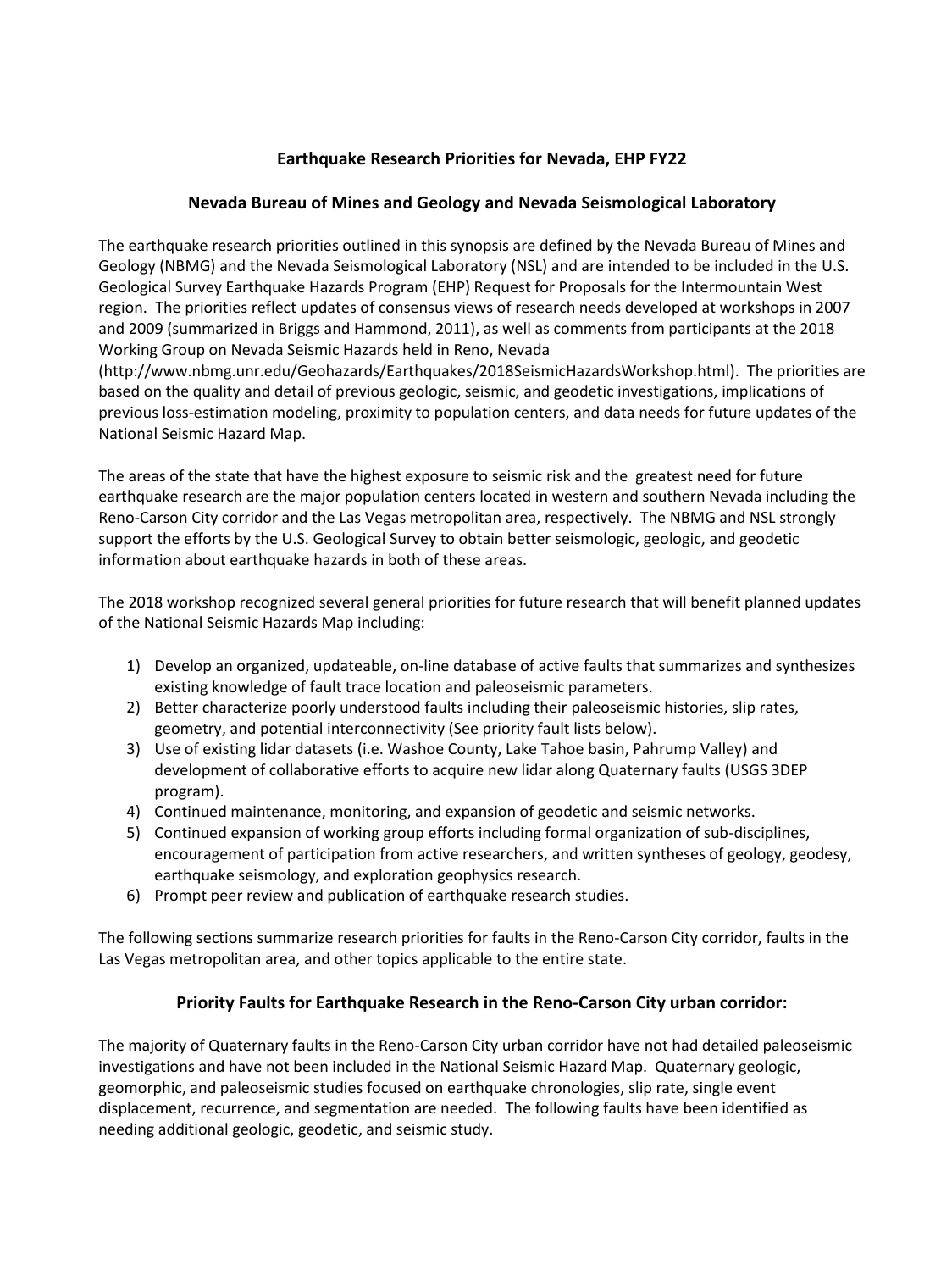- **Quaternary faults in the Reno basin and Washoe Valley.**
	- o Mount Rose Fault zone
	- o East Reno fault zone (range front along eastern side of Truckee Meadows)
	- o Little Valley fault
	- o Washoe Valley range front
- **Quaternary faults in the Carson Valley and Carson City area**
	- o Carson range front (Genoa and Kings Canyon faults)
	- o Little Valley fault
	- o Eastern Carson Valley fault zone
	- o Carson City fault
	- o Carson lineament
	- o New Empire fault
	- o Indian Hills fault
	- o Eastern Prison Hill fault
	- o Kings Canyon fault

#### • **Quaternary faults in the Lake Tahoe area.**

- o Incline Village fault
- o North Tahoe fault
- o West Tahoe Dollar Point fault

#### • **Quaternary faults in the North Valleys area.**

- o Peterson Mountain fault
- o Fred's Mountain fault
- o North Peavine Mountain fault zone
- o Last Chance/Long Valley fault zone
- o Un-named faults in Lemmon Valley
- o Spanish Springs Valley fault
- o Spanish Springs Peak fault
- **Quaternary faults in the Northern Walker Lane.** Based on the number of paleoseismic studies on the following faults, they are considered a lesser priority than the faults listed above. However, questions remain related to the spatial and temporal patterns of strain release and the influence of past behavior on future rupture potential on these closely spaced faults.
	- o Mohawk Valley fault zone
	- o Honey Lake fault
	- o Warm Springs Valley fault
	- o Pyramid Lake fault

### **Priority Faults for Earthquake Research in the Las Vegas metropolitan area**:

The seismic potential of late Quaternary faults in the Las Vegas metropolitan area is poorly understood. The major Quaternary faults in this area are primarily normal faults, however the existence of strike-slip faults is possible and poorly defined. Similar to the Reno area, Quaternary geologic, geomorphic, and paleoseismic studies are few and additional studies are needed to better characterize the seismic potential of faults in this area. The following faults and other research topics have been identified as needing additional geologic, geodetic, and seismic study.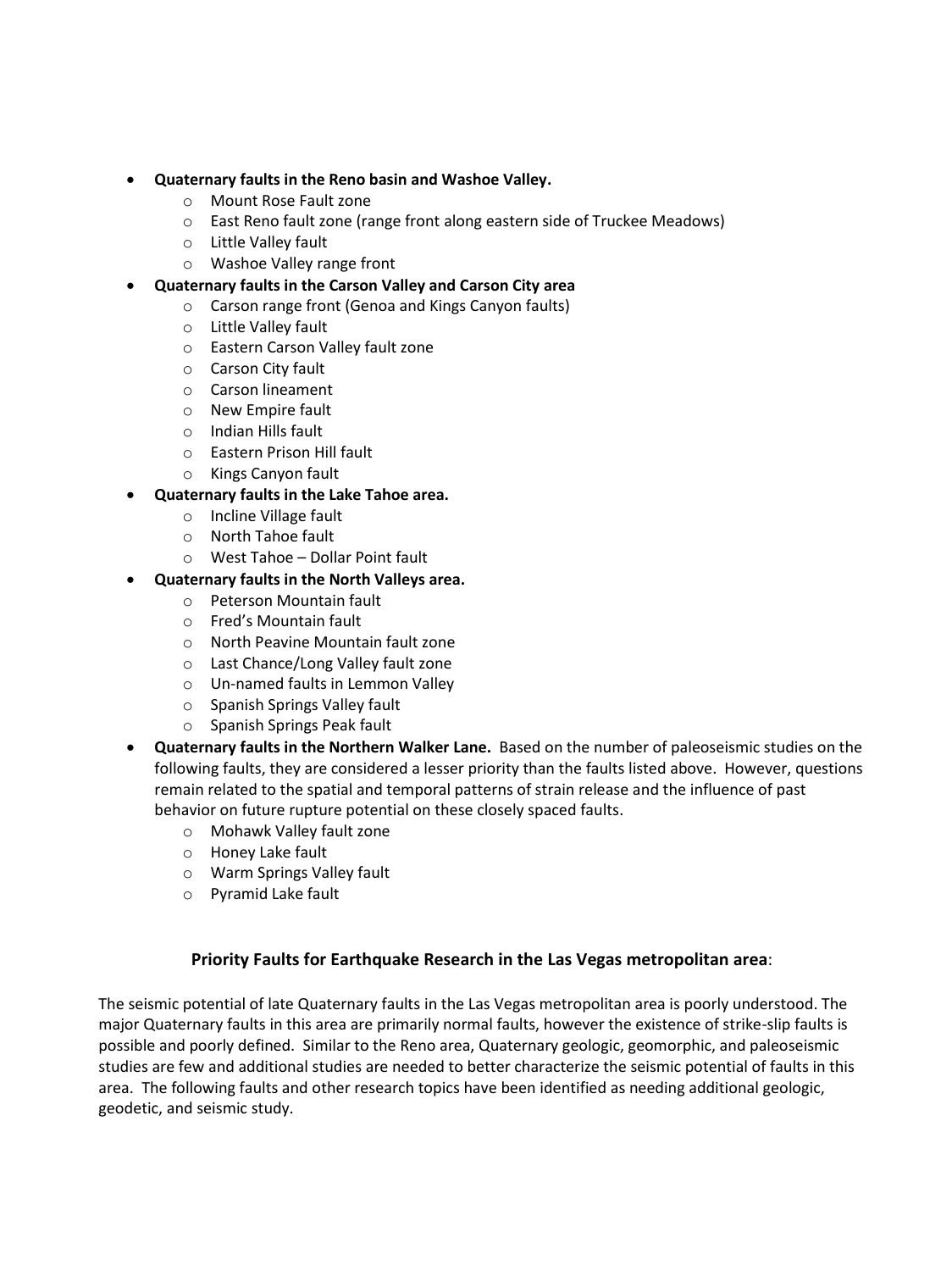- **Quaternary Intra-basin faults in Las Vegas Valley**. These faults are collectively known as the Las Vegas Valley fault system which includes the Eglington, Valley View, Decatur, and West Charleston faults and the Cashman Field and Whitney Mesa fault zones. Studies that focus on the paleoseismic history, deformation style, slip rate, and recurrence of faults within the system, as well as evidence for surface-rupture within the basin are needed. In particular, studies that validate or refine the slip rate of the Eglington fault, which is a major controlling source in contemporary hazard models, are desired.
- **Frenchman Mountain fault**. The location and dip direction of the Frenchman Mountain fault suggests that it directly underlies much of the eastern, highly populated, part of the Las Vegas valley, and may possibly be kinematically linked with faults of the Las Vegas valley fault system. Studies focused on the recent history of events and the subsurface geometry of the Frenchman Mountain fault will help better characterize its seismic potential.
- **Pahrump Valley faults**.
	- o Pahrump Fault
	- o West Spring Mountains Fault
- **Other regional late Quaternary faults in the vicinity of the Las Vegas metropolitan area**.
	- o Black Hills Fault
	- o California Wash fault
- **Basin effects.** Develop demonstrably realistic, calibrated synthetic seismograms for the 3-D Las Vegas basin resulting from expected "scenario earthquakes" with M6 to M7 on regional and local faults.
- **Strain transfer in southern Nevada.** The style and rate in which strain is transferred from the southern Walker Lane/Eastern California shear zone into southern Utah remains poorly constrained. Geologic, geodetic, and seismic studies that address how much of this strain occurs close to Las Vegas would help better constrain regional seismic hazard models.

### **Additional research topics that apply to both the Reno-Carson urban corridor, the Las Vegas metropolitan area, and the state in general.**

- Utilize calibrated ground motions from seismic stations in Nevada to improve the ground motion prediction equation/ground motion parameter estimates (GMPEs) used in the National Seismic Hazard Model, including terms that account for basin effects.
- Use recently acquired lidar data sets to more accurately map the traces of Quaternary active faults, and search for and map previously undiscovered active faults or fault traces.
- Conduct collaborative efforts to acquire high-resolution lidar data and perform aerial imagery surveys (Structure from Motion) to map high-risk urban areas to identify new paleoseismic trench sites.
- Use high resolution relocation studies (e.g., double-difference) of microseismicity in and around the urban areas of Nevada to place constraints on potential structures that may be involved in future significant earthquake ruptures.
- Utilize ground motions from recent earthquakes to evaluate the structure and response of the Renoarea basin with shear-velocity surveys to basement to test basin models and improve estimates of seismic hazard.